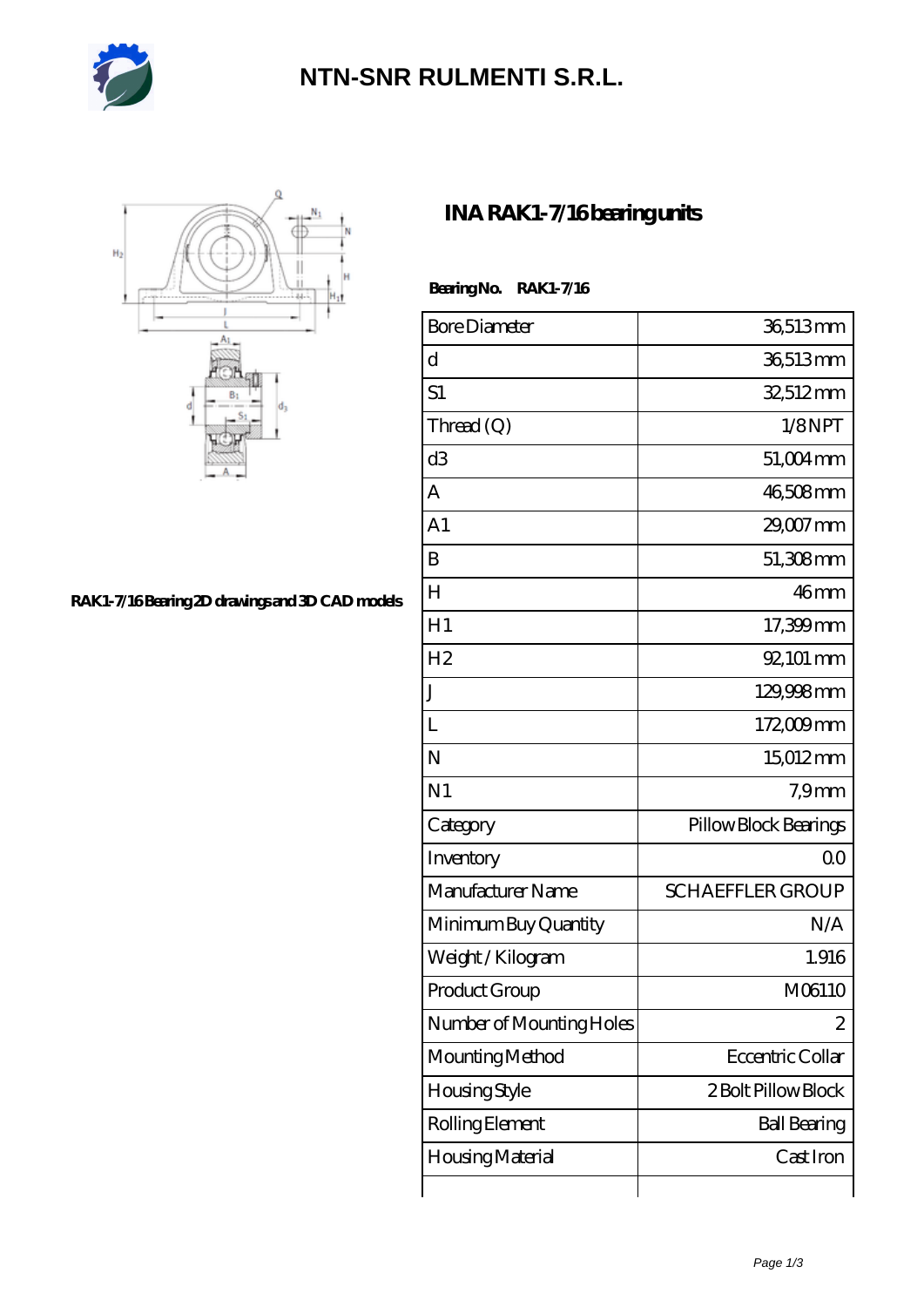

## **[NTN-SNR RULMENTI S.R.L.](https://m.jcvou.com)**

| Expansion / Non-expansion        | Non-expansion                                                                                                                                                                                              |
|----------------------------------|------------------------------------------------------------------------------------------------------------------------------------------------------------------------------------------------------------|
| Relubricatable                   | Yes                                                                                                                                                                                                        |
| <b>Insert Part Number</b>        | G1107KRRB                                                                                                                                                                                                  |
| Seals                            | Double Land Riding<br>Rubber Contact                                                                                                                                                                       |
| Housing Configuration            | 1 Piece Solid                                                                                                                                                                                              |
| Inch - Metric                    | Inch                                                                                                                                                                                                       |
| <b>Other Features</b>            | Single Row   Low Base  <br>With Set Screw                                                                                                                                                                  |
| Long Description                 | 2Bolt Pillow Block; 1-7/16"<br>Bore: 1-13/16" Base to<br>Center Height; Eccentric<br>Collar Mount; Ball Bearing;<br>4.807" Minimum Bolt<br>Spacing, 5.429" Bolt Spacing<br>Maximum; Relubricatable;<br>( ∶ |
| Category                         | Pillow Block                                                                                                                                                                                               |
| <b>UNSPSC</b>                    | 31171511                                                                                                                                                                                                   |
| Harmonized Tariff Code           | 8483204040                                                                                                                                                                                                 |
| Noun                             | Bearing                                                                                                                                                                                                    |
| Keyword String                   | Pillow Block                                                                                                                                                                                               |
| Manufacturer URL                 | http://www.ina.com                                                                                                                                                                                         |
| Manufacturer Item Number         | RAK1-7/16                                                                                                                                                                                                  |
| Weight/LBS                       | 3749                                                                                                                                                                                                       |
| Bore                             | 1.438Inch   36.525<br>Millimeter                                                                                                                                                                           |
| Base to Center Height            | 1.813Inch   4605<br>Millimeter                                                                                                                                                                             |
| Length Thru Bore                 | 2012Inch   51.1 Millimeter                                                                                                                                                                                 |
| Bolt Spacing Minimum             | 4.807 Inch   122. 1Millimeter                                                                                                                                                                              |
| <b>Bolt Spacing Maximum</b>      | 5.429Inch   137.9Millimeter                                                                                                                                                                                |
| Nominal Bolt Center to<br>Center | 5Inch   127 Millimeter                                                                                                                                                                                     |
| Actual Bolt Center to<br>Center  | OInch   CMillimeter                                                                                                                                                                                        |